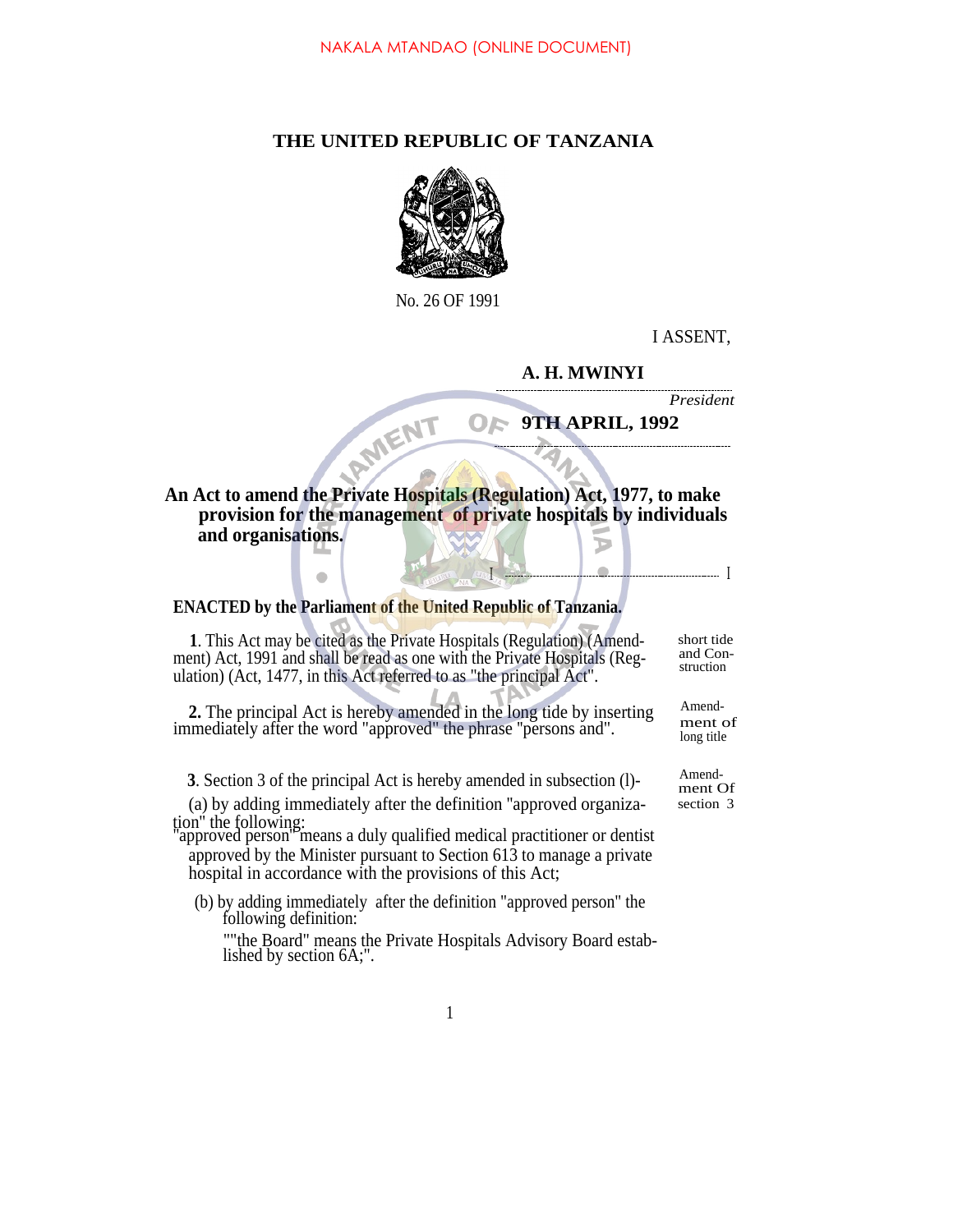| <b>No. 26</b> | Private Hospital (Regulations) (Amendment) | 1991 |
|---------------|--------------------------------------------|------|
|               |                                            |      |

| Amend-<br>Mont of<br>section 4                    | 4. Section 4 of the principal Act is hereby amended by deleting subsec-<br>tion $(2)$ and substituting for it the following:<br>-(2) The Registrar shall perform the duties prescribed in relation to his<br>office by or under this Act and shall discharge such other functions and<br>duties as the Minister or the Board may direct or prescribe by regulations<br>made under this Act."                                                                                                                                                                                                                              |  |  |
|---------------------------------------------------|---------------------------------------------------------------------------------------------------------------------------------------------------------------------------------------------------------------------------------------------------------------------------------------------------------------------------------------------------------------------------------------------------------------------------------------------------------------------------------------------------------------------------------------------------------------------------------------------------------------------------|--|--|
| Repeal<br>and<br>replace-<br>ment of<br>section 5 | 5. Section 5 of the principal Act is hereby repealed and replaced by the<br>following:                                                                                                                                                                                                                                                                                                                                                                                                                                                                                                                                    |  |  |
|                                                   | -Restric-<br>5.-(1) No individual shall manage or cause to be managed<br>any private hospital unless -<br>tion on                                                                                                                                                                                                                                                                                                                                                                                                                                                                                                         |  |  |
|                                                   | manage-<br>(a) he does so on behalf of an approved organisation; or<br>ment of                                                                                                                                                                                                                                                                                                                                                                                                                                                                                                                                            |  |  |
|                                                   | private<br>(b) he is an approved person.<br>hospitals                                                                                                                                                                                                                                                                                                                                                                                                                                                                                                                                                                     |  |  |
|                                                   | (2) No individual or organization shall manage any private hospital unless he is an approved person or approved organi-<br>zation and there is subsisting in respect of the hospital and the<br>individual valid registration made in accordance with the pro-<br>visions of this Act.<br>(3) Any person who contravenes or fails or refuses to com-<br>ply with the provisions of this section is guilty of an offence<br>and shall be liable on conviction to a fine not exceeding two<br>hundred thousand shillings or to imprisonment for a term not<br>exceeding five years or to both that fine and imprisonment.". |  |  |
| Amendm<br>ent of Sec-                             | <b>6.</b> Section 6 of the principal Act is hereby amended by:                                                                                                                                                                                                                                                                                                                                                                                                                                                                                                                                                            |  |  |
| tion 6                                            | (a) deleting the whole of Subsection (1) and substituting for it the<br>following:                                                                                                                                                                                                                                                                                                                                                                                                                                                                                                                                        |  |  |
|                                                   | "(1) Subject to the other provisions of this Act, the Minister<br>may, on receipt of an application, approve or renew the<br>approval of any organization for the purpose of the manage-<br>ment by that organization of a private hospital";                                                                                                                                                                                                                                                                                                                                                                             |  |  |
|                                                   | (b) deleting subsection $(2)$ and $(3)$ ;                                                                                                                                                                                                                                                                                                                                                                                                                                                                                                                                                                                 |  |  |
|                                                   | (c) renumbering subsections $(4)$ , $(5)$ and $(6)$ as subsections $(2)$ , $(3)$<br>and $(4)$ .                                                                                                                                                                                                                                                                                                                                                                                                                                                                                                                           |  |  |
| Addition                                          | <b>7</b> . The principal Act is hereby amended by adding immediately after '                                                                                                                                                                                                                                                                                                                                                                                                                                                                                                                                              |  |  |

**7**. The principal Act is hereby amended by adding immediately after ' section 6 the following sections:

of new Sections 6A, 6B, 6C and 6D

> "The Board

**6A**.--(I) There is hereby established a Board to be known as the Private Hospitals Advisory Board which Wall, subject to this Act, be responsible to the Minister for the registration, control and regulation of the business of private hospitals and of persons and orgainsations running private hospitals.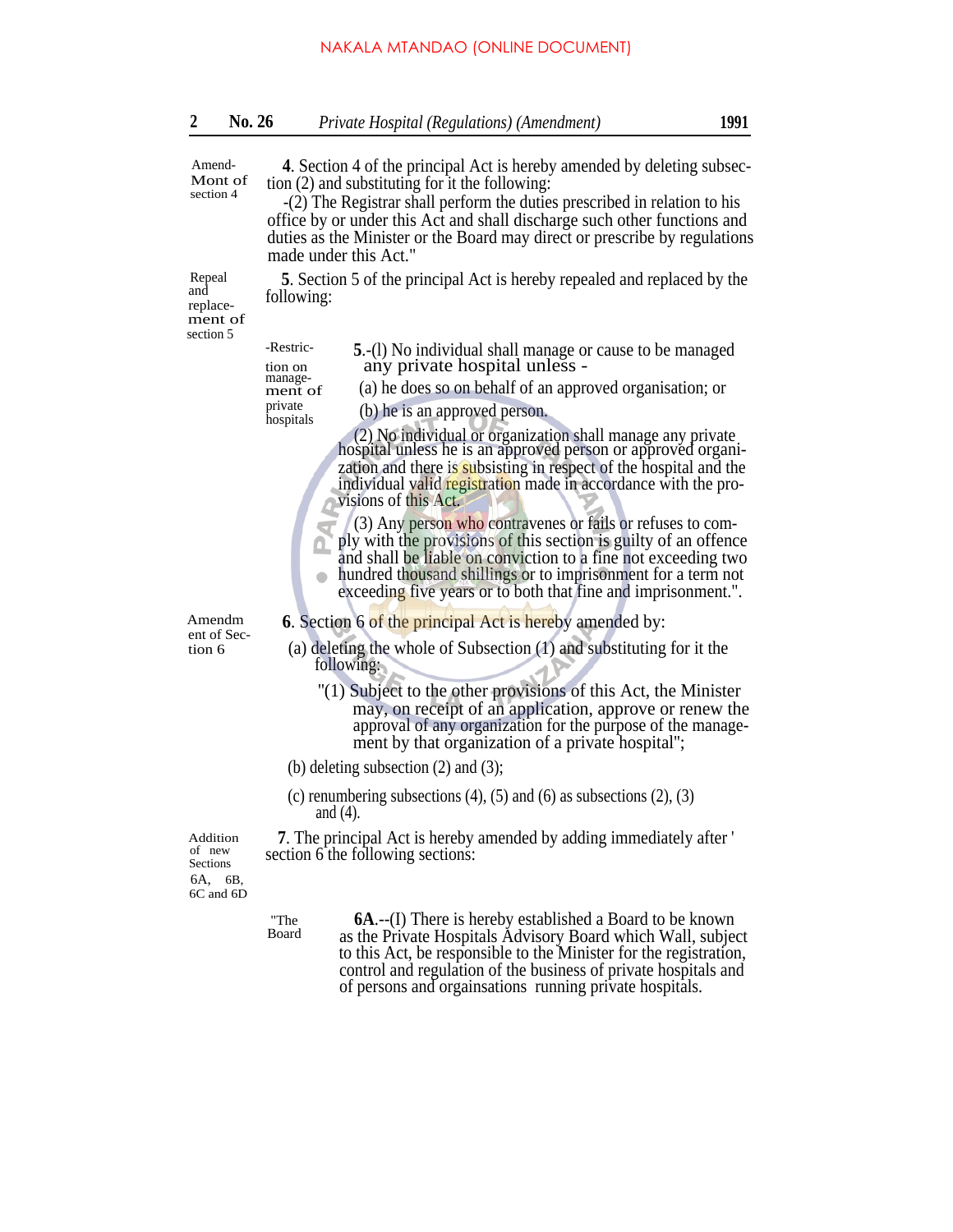- 
- (2) The Board shall consist of-
- (a) the Chief Medical Officer, who shall be the Chairman;
- (b) a legally qualified person nominated by the Attorney-General from amongst persons employed in the Attorney-General's Chambers;
- (c) not more than five other members appointed by the Minister.

(3) In appointing members of the Board the Minister shall have regard to the need to appoint persons with such qualifica tions and experience in medicine and the conduct or management of public affairs as would enable them to contribute fully and effectively to the discharge of the functions of the Board.

(4) The Minister shall, by regulations to be published in the Gazette, provide for the constitution and proceedings of and other matters in relation to the Board.

- (5) The functions of the **Board** shall be-
- (a) to consider, decide upon and advise the Minister on all applications for approval made by individuals and organizations;
- (b) to consider and advise the Minister on the suitability of any premises for a private hospital;
- (c) to keep and maintain a register for the registration of approved persons; and
- (d) subject to any directions of the Minister, to carry out such other functions as may be conferred upon,the Board by any written law or as are incidental to the performance of its functions under this Act.
- (6) The Registrar shall be the Secretary of the Board.

Board to approve persons

Power of **6B**.-(1) The Board shall, upon receipt of an application, consider it and advise the Minister whether or not the applicant is properly qualified for approval to manage a private hospital.

> (2) The Minister shall by regulations under this section prescribe requirements which persons must fulfil in order to qualify for approval under this section, and such requirements may include the payment of a fee or fees.

> (3) Save as the Minister may provide to otherwise in regulations made under subsection (2), the provisions of section  $6(4)$ ,  $(5)$ ,  $(6)$  and section 7 and 8 shall apply, mutatis mutandis to the approval, registration and revocation of approval of pawns as they apply to organizations."

Entitlement to practise for fees

**6C**. Every approved person and every approved organization shall, subject to this Act, be entitled to demand, sue, for, and recover in any court of competent jurisdiction with full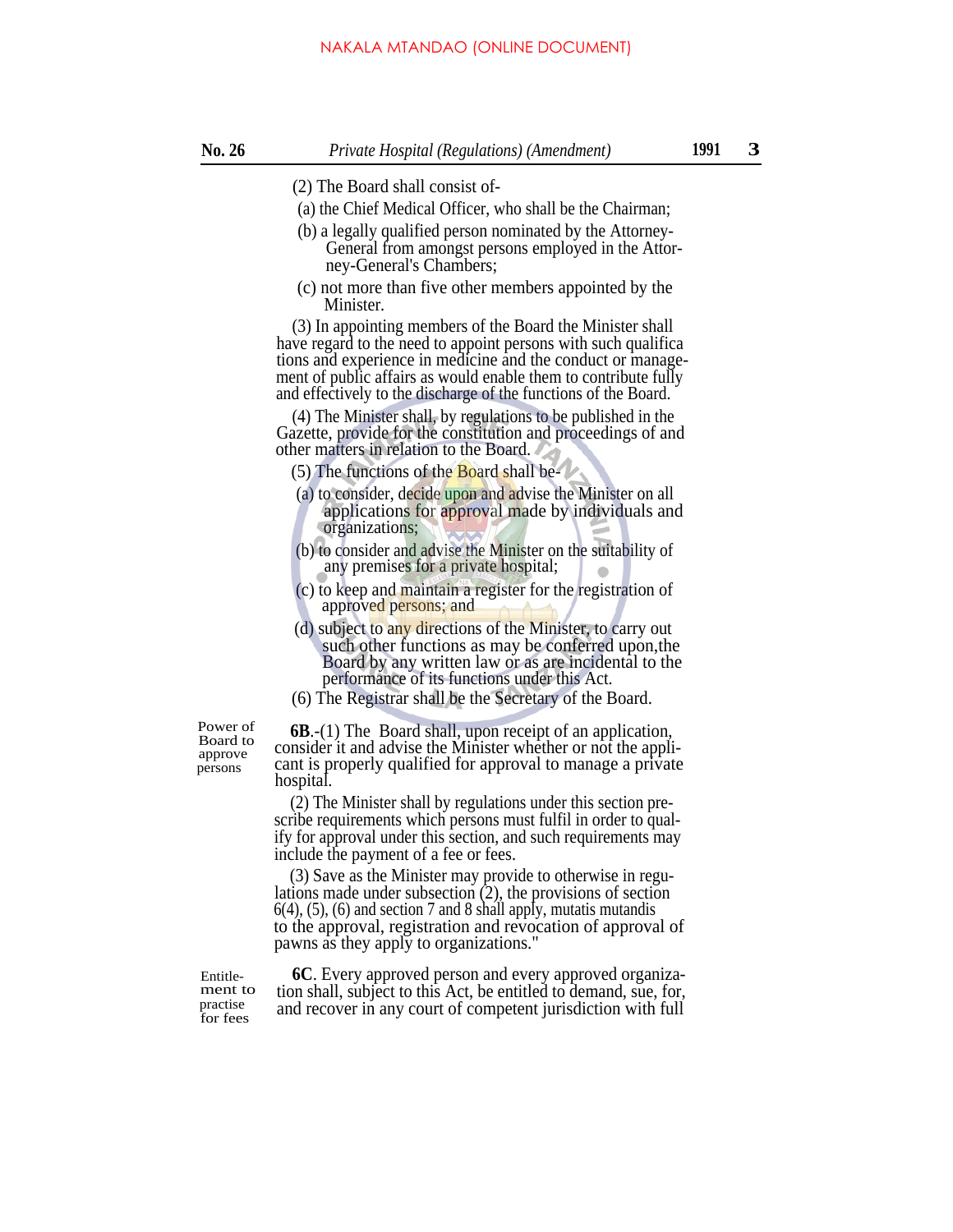costs of suit, reasonable charges for professional aid, advice and visits and the value of any medicine or any medical or surgical or dental appliances rendered supplied.

**6D**. No person or organization shall be entitled to recover any charge in any court by way of claim, counter claim, set off or otherwise for any medical or surgical advice or attention or for the performance of any operation as or by a medical practitioner or dentist or for any medicine prescribed or supplied within the United Republic unless he or it is at the time approved as such under this Act.'' No fees recoverable unless persons or organisations ap-**INAKALA MTANDAO** (ONLINE DOCUMENT)<br> *Private Hospital (Regulations) (Amendment)*<br>
costs of suit, reasonable charges for profee<br>
and visits and the value of any medicine<br>
surgical or dental appliances rendered sup<br>
any ch

Amend- **8**. The principal Act is hereby amended in sections 9, 11, 13, 15, 16, ments of 17, 18, 19, 23 and 26 as follows-

sections 9, 11,13,15,<br>16,17,18, proved

- 16,17,18, (a) in subsections (1), (2) and (3) of section 9 of the principal Act 19, 23 and by adding the words "or approved person after the words" 19, 23 and by adding the words "or approved person  $\frac{1}{4}$  after the words "ap-<br>26 proved organization".
	- (b) in paragraph (c) of section  $11(1)$  of the principal Act by adding the word ''or person'' immediately after the words '' approved organization''
	- (c) in paragraph. (a) of section 12 (5) of the principal Act by a,dding the the words ''and persons'' immediately after the words ''approved organizations'';
	- (d) in subsection (6) of section 13 of the principal Act by adding the words ''or person'' immediately after the word ''organization''
	- (e) in section 15 of the principal Act by deleting the words ''fifteen thousand shillings'' and substituting the words ''one hundred and fifty thousand shillings-
	- (f) in section 16 of the principal Act-
		- (a) in subsection (1) by. adding immediately after the word ''organization" the word "person"-
		- (b) in subsection (3) by deleting the words ''five thousand'' and substituting the words "fifty thousand";
	- (9) in subsections (1) and (2) of section 17 of the principal Act by adding immediately after the word ''organization'' the word ''persons
	- (4) in subsection (3) of section (18) of the principal Act by deleting the words ''five thousand'' and substituting the words ''one hundred thousand'';
	- (i) in paragraphs (a) and (b) of subsection (5) of section 19 of the principal Act by adding immediately after the word "organization" the words "or person i